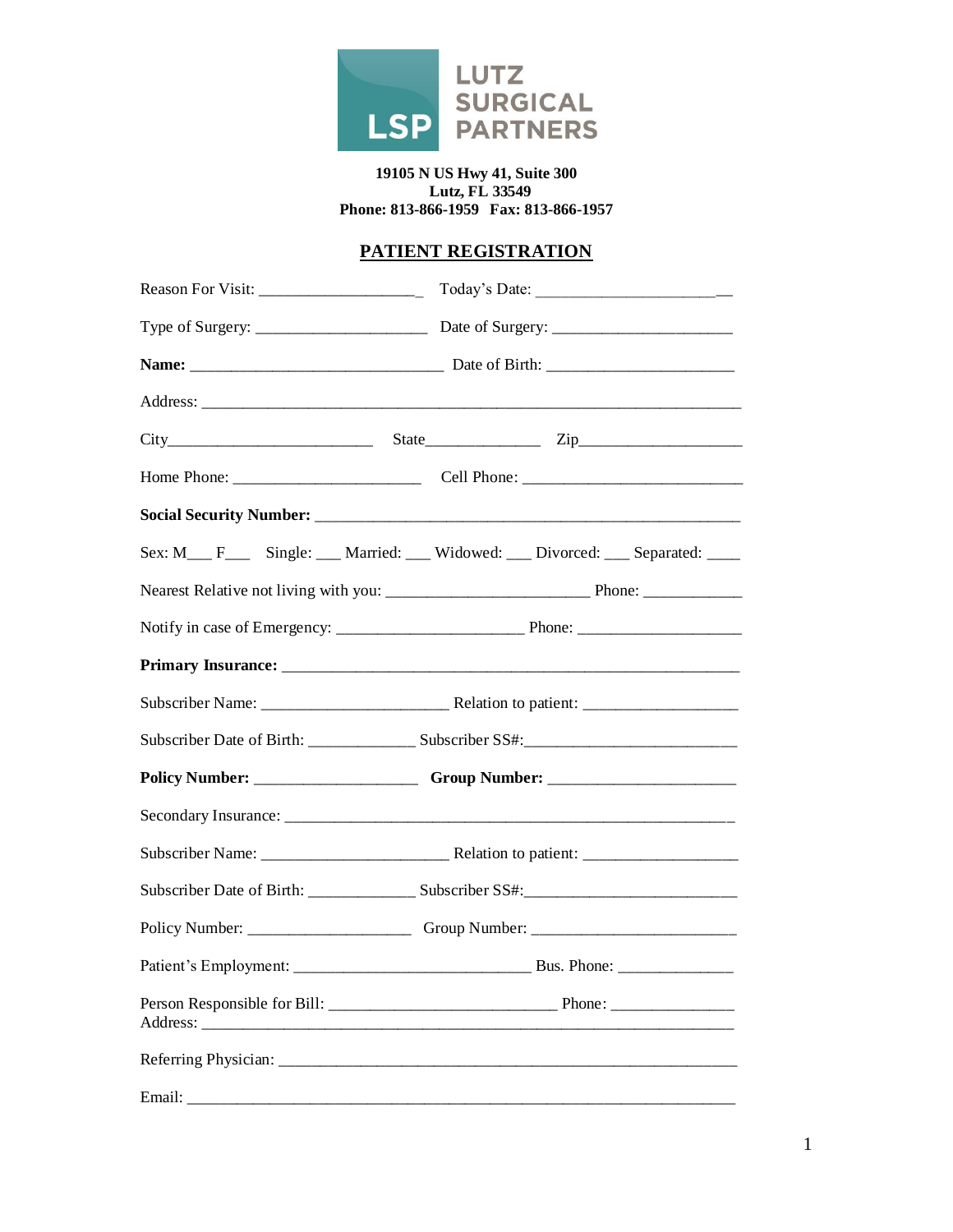

#### **New Patient Consent to the Use and Disclosure of Health Information for Treatment, Payment, or Healthcare Operations**

I, a contract that as part of my healthcare, Lutz Surgical Partners PLLC originates and maintains paper and/or electronic records describing my health history, symptoms, examination and test results, diagnoses, treatment and any plan for future plan for treatment. I understand that this information serves as:

- A basis for planning my care and treatment
- A means of communication among the many health professionals who contribute to my care.
- A source of information for applying my diagnosis and surgical information to my bill.
- A means by which a third party payer can verify that services billed were actually provided, and
- A tool for routine healthcare operations, such as assessing quality and reviewing the competence of healthcare professionals.

I understand and have been provided a Notice of Privacy Practices that provides more completed description of information uses and disclosures. I understand that I have the following rights and privileges:

- The right to review the Notice prior to signing this consent.
- The right to object to the use of my health information for directory purposes, and
- The right to request restrictions as to how my health information may be used or disclosed to carry out treatment, payment, or healthcare operations.

I understand that Lutz Surgical Partners PLLC is not required to agree with the restrictions requested. I understand that I may revoke this consent in writing except to the extent that the organization has already taken action in reliance there on. I also understand that by refusing to sign this consent or revoking this consent, this organization may refuse to treatment as permitted be Section 164.506 of the Code of Federal Regulations.

I further understand that Lutz Surgical Partners PLLC reserves the right to change their notice and practices and prior to implementation, in accordance with Section 164.520 of the Code of Federal Regulations. Should Lutz Surgical Partners PLLC change their notice, they will send a copy of any revised notice to the address I have provided.

I wish to have the following restrictions to use or disclosure of my health information:

I understand that as part of this organization's treatment, payment, or healthcare operations, it may become necessary to disclose my protected health information to another entity, and I consent to such disclosure for these permitted uses, including disclosure via fax.

 $\frac{1}{2}$  ,  $\frac{1}{2}$  ,  $\frac{1}{2}$  ,  $\frac{1}{2}$  ,  $\frac{1}{2}$  ,  $\frac{1}{2}$  ,  $\frac{1}{2}$  ,  $\frac{1}{2}$  ,  $\frac{1}{2}$  ,  $\frac{1}{2}$  ,  $\frac{1}{2}$  ,  $\frac{1}{2}$  ,  $\frac{1}{2}$  ,  $\frac{1}{2}$  ,  $\frac{1}{2}$  ,  $\frac{1}{2}$  ,  $\frac{1}{2}$  ,  $\frac{1}{2}$  ,  $\frac{1$ 

I fully understand and accept the terms of this consent.

Patient Signature Date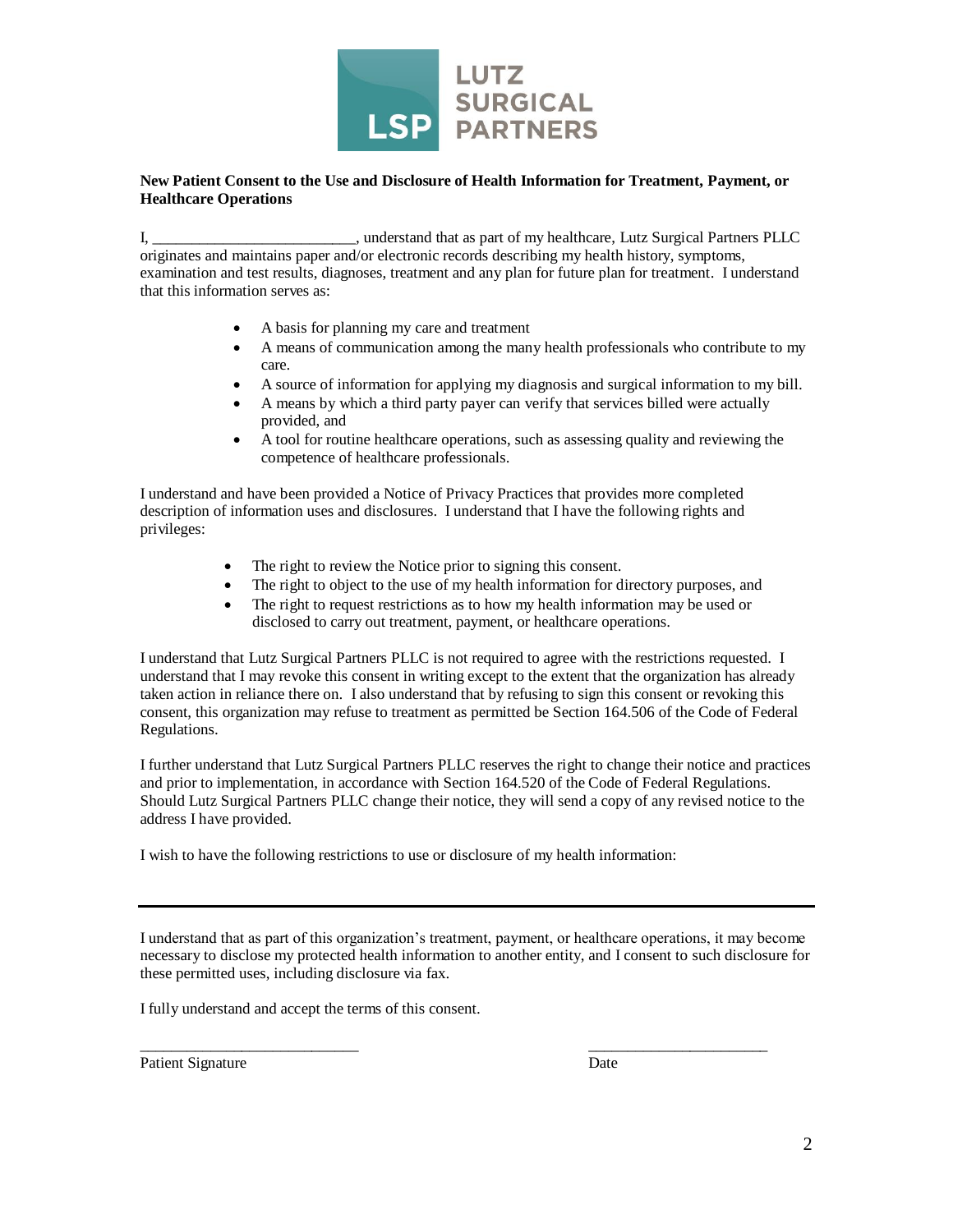

# **Confidential Communications Request Form**

I, \_\_\_\_\_\_\_\_\_\_\_\_\_\_\_\_\_\_\_\_\_\_\_\_\_\_\_\_, request confidential communication of my health information when my health information is disclosed on my behalf.

Please use the following address or manner in disclosing my health information to me. Please list any and all people that we are allowed to release your medical information to.

\_\_\_\_\_\_\_\_\_\_\_\_\_\_\_\_\_\_\_\_\_\_\_\_\_\_\_\_\_\_\_\_\_\_\_\_\_\_\_\_\_\_\_\_\_\_\_\_\_\_\_\_\_\_\_\_\_\_\_\_\_\_\_\_\_\_\_\_\_\_\_\_ \_\_\_\_\_\_\_\_\_\_\_\_\_\_\_\_\_\_\_\_\_\_\_\_\_\_\_\_\_\_\_\_\_\_\_\_\_\_\_\_\_\_\_\_\_\_\_\_\_\_\_\_\_\_\_\_\_\_\_\_\_\_\_\_\_\_\_\_\_\_\_\_

| Patient Signature: | Date: |
|--------------------|-------|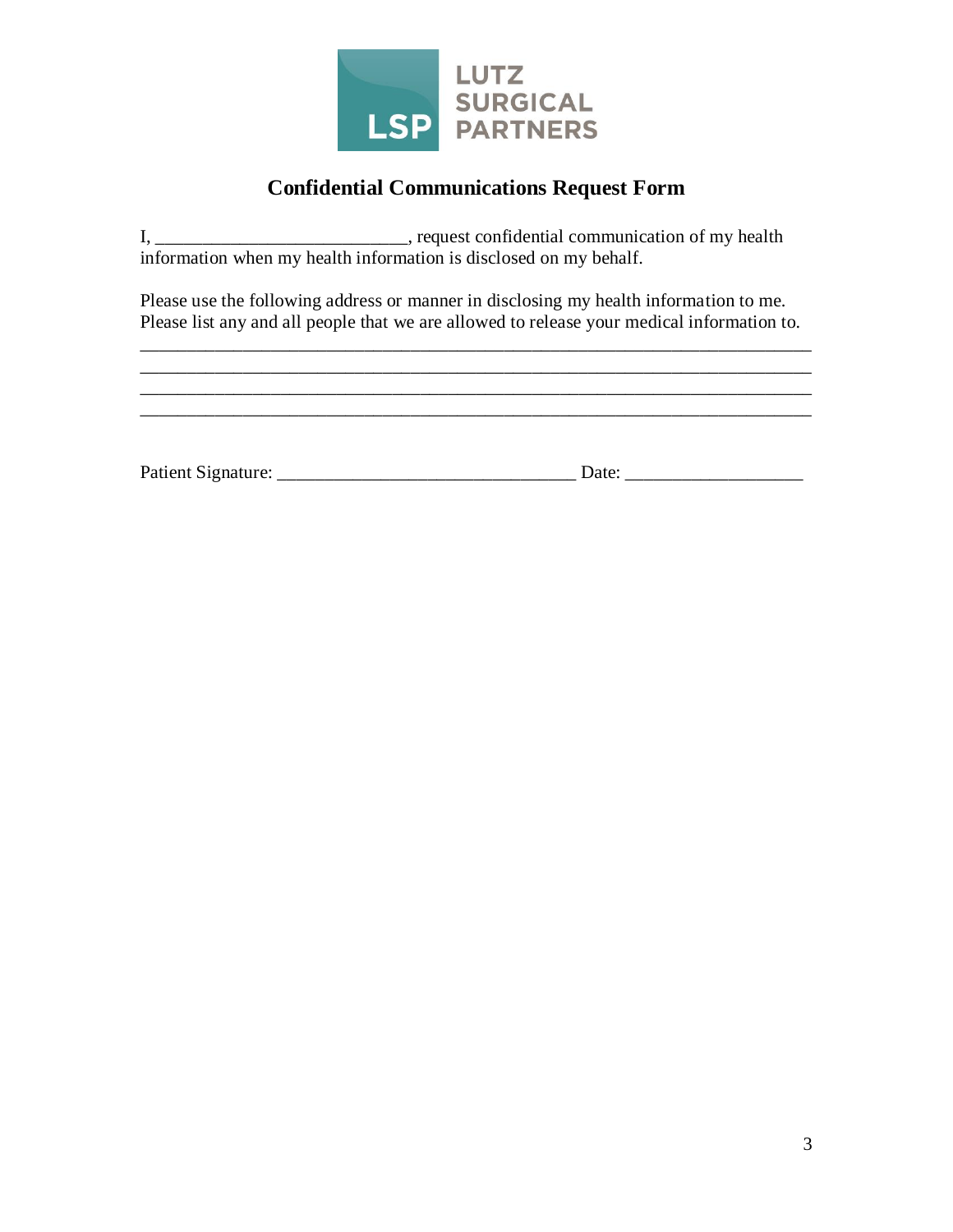

#### **Policy for the Collection of Patient Deductibles, Coinsurance and Other Patient Balances**

1. The Practice will never waive any coinsurance, deductible or other patient responsibility except for reasons of financial hardship as set forth in the attached Charity Care Policy.

2. The Practice will never waive a balanced bill, that is, the different between charge and payment for out of network patients of the Practice (hereinafter, "Balance Bill"), except for reasons of financial hardship as set forth in the attached Charity Care Policy.

3. The Practice shall immediately bill patients for any coinsurance, deductible or other patient responsibility upon receipt of an EOB or other correspondence from the payor that such coinsurance, deductible or other patient responsibility is payable by the patient.

4. The Practice shall bill patients for a Balanced Bill after the practice has received an EOB from the insurance carrier. In some cases, the Practice shall bill patients after the first level appeal for increased reimbursement is filed by the Practice.

5. Patients of the Practice shall sign for receipt of the Practice's Charity Care Plan, an Assignment of Benefits and Consent Form at the time services is first rendered by the Practice.

6. The Practice understands that both State and Federal law require that the patient be provided a Balanced Bill Statement.

7. The Practice will ensure that patient's understand that they are responsible for deductibles, coinsurance, the Balanced Bill and any other patient responsibility designated by the payer's EOB.

8. Patients must return claim checks sent to patient's within 10 days of receipt to avoid collections.

## **Patient Acknowledgement of the Practice's Policy for the Collection of Patient Deductibles, Coinsurance and Other Patient Balances**

I, \_\_\_\_\_\_\_\_\_\_\_\_\_\_\_\_\_\_\_\_\_\_\_\_\_\_\_\_\_\_\_ (**print patient's name**), hereby acknowledge that I have received and understand the Practice's Policy for the Collection of Patient Deductibles, Coinsurance and Other Patient Balances.

 $By: \_\_$ **Patient Signature** (or Legal Guardian of Patient)

Acknowledged on: \_\_\_\_\_\_\_\_\_\_\_\_\_\_\_\_\_\_\_\_ (Date)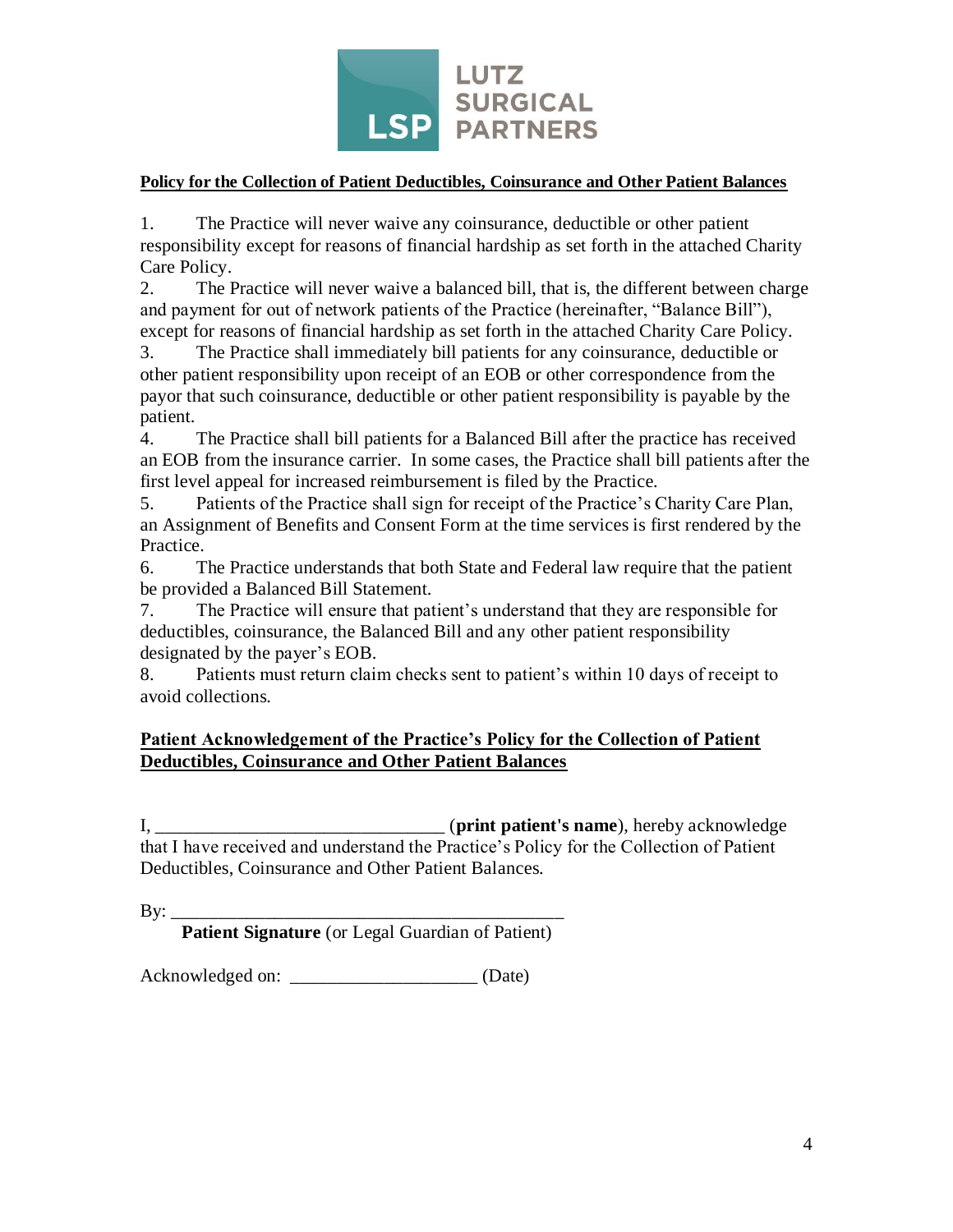

## **Authorization of Direct Payment, Power of Attorney Designation, Designation of Authorized Representative and/or Assignment Agreement**

WHEREFORE, I am a participant or beneficiary **[circle one or the other]** of a health care benefit plan (the "Plan") provided by my employer

\_\_\_\_\_\_\_\_\_\_\_\_\_\_\_\_\_\_\_\_\_\_\_\_\_\_\_\_\_\_\_\_\_\_\_\_\_\_\_\_\_\_\_\_\_\_\_\_\_\_\_ **[specify employer]**;

WHEREFORE, the Plan is administered and/or insured by \_\_\_\_\_\_\_\_\_\_\_\_\_\_\_\_\_\_\_\_\_\_\_\_\_\_\_

**[specify insurance company]** and other

fiduciaries;

WHEREFORE, I am seeking health care services from \_\_\_\_\_\_\_\_\_\_\_\_\_\_\_\_\_\_\_\_\_\_\_\_\_\_\_\_\_\_\_ **[specify healthcare provider or entity in whose name insurance claim will be**  submitted] ("Provider"), which I believe to be covered services under the Plan, and I may seek additional services from Provider in the future;

WHEREFORE, it is my intention to have any benefits owed to me by the Plan paid directly to Provider, and to give to Provider the right to bring -- on my behalf -- any and all legal or equitable claims that I have against the Plan and/or its fiduciaries relating in any way to benefits that are owed to me or may be owed to me in the future with respect to such services; and

WHEREFORE, it is also my intention, as an alternative basis for having benefits owed to me by the Plan paid directly to Provider and giving Provider the right to bring any and all legal or equitable claims that I have against the Plan and/or its fiduciaries relating in any way to benefits that are owed to me or may be owed to me in the future with respect to such services, to transfer, give, and assign my benefits under the Plan to Provider,

NOW, THEREFORE:

# **A. Patient Acknowledgement of Liability**

I understand and acknowledge that I am liable for the full charges for the health care services that I receive from Provider and agree to pay all such charges that are not paid by my Plan. In exchange for Provider providing services to me now and in the future without requiring payment of these charges up front, and for Provider having agreed to submit claims for benefits to my Plan, and because Provider is in a better position to file such claims than I am, I hereby execute the following authorization, designations, and/or assignment.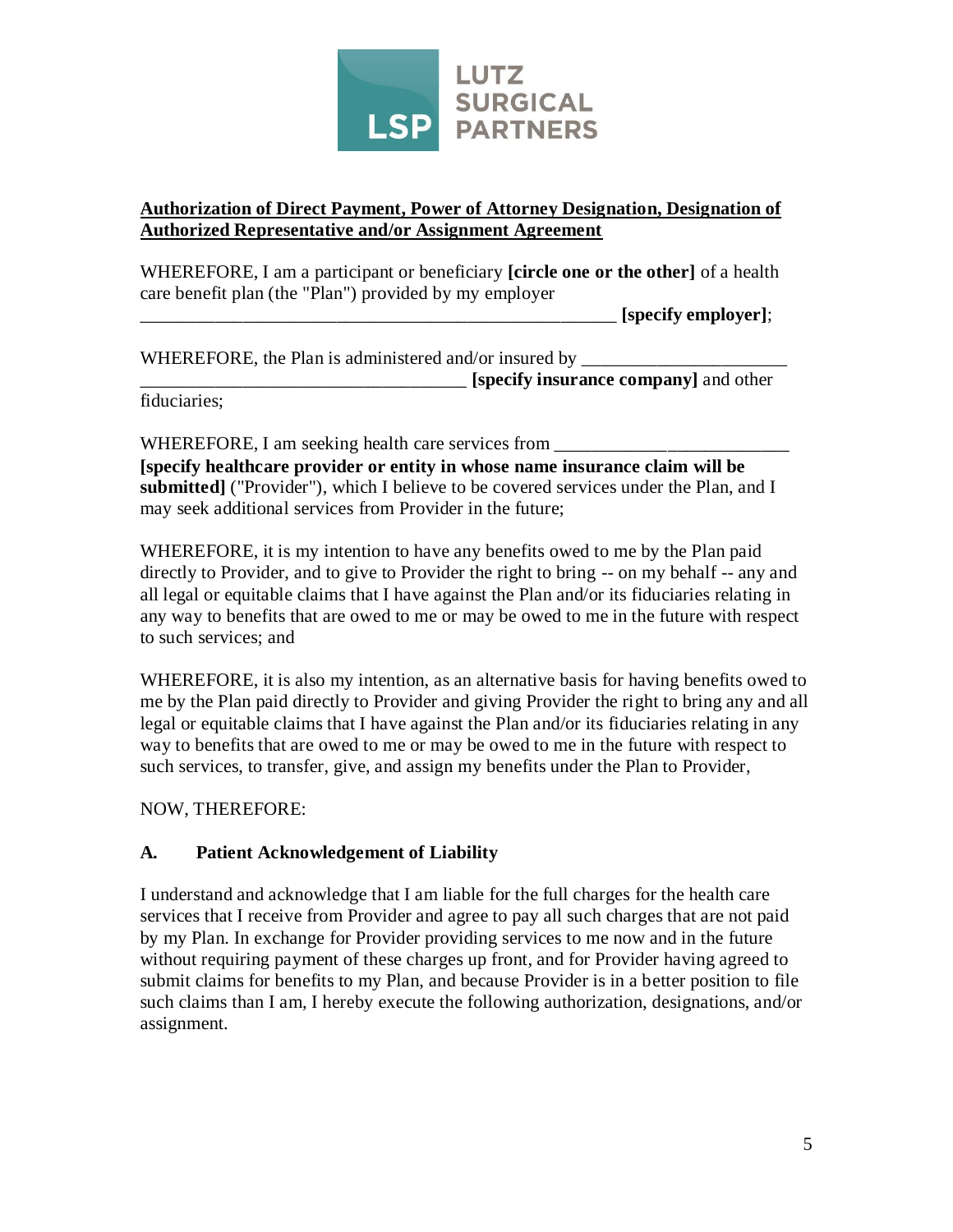# **B. Authorization to Receive My Benefit Payments**

I authorize Provider to submit claims for Plan benefits (each, a "Benefit Claim") directly to the Plan and/or its fiduciaries and I authorize and direct the Plan and/or its fiduciaries to pay such benefits directly to Provider, and I hereby designate Provider as the person entitled to such benefits pursuant to ERISA, 29 U.S.C. § 1002(8), including all benefits owed now or in the future by the Plan for covered services provided by Provider;

# **C. Power of Attorney Designation**

To the extent any dispute arises between Provider and my Plan and/or its fiduciaries relating to a Benefit Claim or the manner in which similar claims will be treated by the Plan and/or its fiduciaries now or in the future, it is my intention that the Plan and/or its fiduciaries give Provider on my behalf any and all rights to which I would otherwise be entitled, and I therefore appoint Provider as my true and lawful attorney-in-fact for the purpose of exercising the following powers on my behalf:

1. To do all acts necessary for the purpose of pursuing administrative appeals;

2. To do all acts necessary for the purpose of investigating, filing, pursuing, and resolving litigation on my behalf (including but not limited to selecting and retaining legal counsel) of any and all legal and equitable claims that I could bring against the Plan and/or its fiduciaries. Such legal and equitable claims shall include, but not be limited to, any and all claims (including breach of fiduciary duty claims) that I could bring pursuant to ERISA, 29 U.S.C. § § 1132(a)(1), (a)(2) or (a)(3), other provisions of ERISA that grant me a cause of action, other federal or state statutes, or the common law, and shall include class claims in which Provider serves as a class representative (hereinafter, collectively, "Causes of Action"). If Provider brings such an action, I agree to be bound by a final determination of such action rendered by a court or regulatory proceeding.

3. To sign on my behalf settlement agreements, releases, or other documents relating to the settlement of the Causes of Action. I hereby agree to be bound by any settlement, compromise or release reached by Provider on my behalf and that any document executed in connection with any such settlement, compromise or release by Provider on my behalf shall be binding on me.

4. To claim on my behalf any benefits, reimbursements, damages, surcharges, or any other applicable remedy, including fines or injunctive relief, to which I am entitled in connection with the Causes of Action.

5. I hereby confirm and ratify all actions taken by my attorney-in-fact pursuant to the authority granted herein.

# **D. Designation of Authorized Representative**

To the extent the Power of Attorney designation described in Section C above is deemed ineffective for any reason, I hereby designate Provider as my Authorized Representative as provided under ERISA, 29 C.F.R. § 2560.5031(b)(4), for purposes of exercising the powers described in Section B or authorized under law, whichever powers are greater.